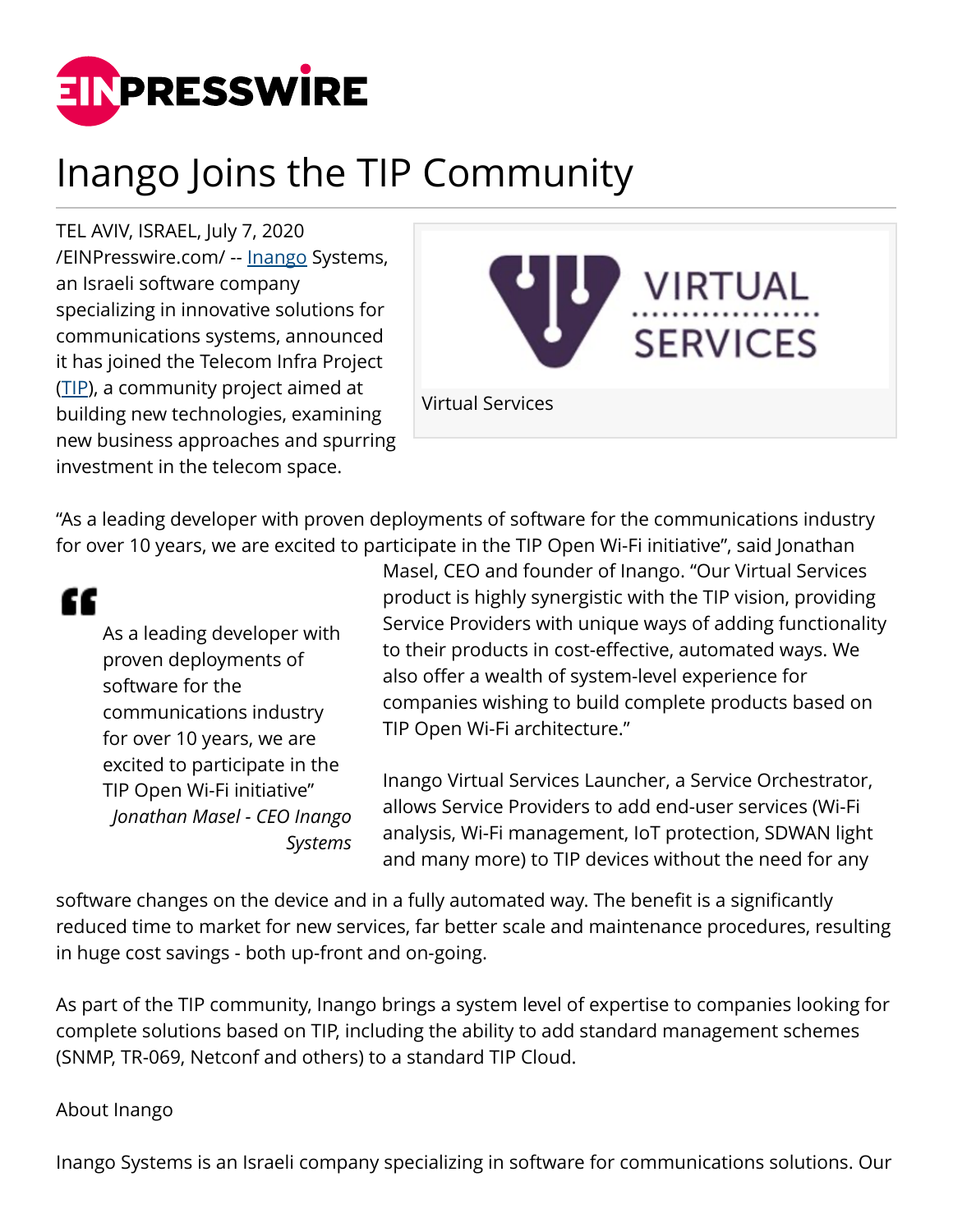work spans embedded system for Residential Gateways, especially OpenWrt and RDK-B and up to server-based virtualization and SDN controllers. We are contributing members to RDK-B, prpl, Yocto and ONF.

For a more details please visit our [website](http://vs.inango.com).

### About TIP

The Telecom Infra Project is a collaborative telecom community, launched in February 2016, with the goal of accelerating the pace of innovation in the telecom industry. TIP believes that accelerating innovation coupled with new business approaches and cost efficiencies will help the industry build the networks of the future and create business opportunities for new and existing companies, alike. TIP's Project Groups are divided into three strategic network areas that collectively make up an end-to-end network: Access, Backhaul, and Core and Management. The WiFi Project Group, co-chaired by Deutsche Telekom and Facebook, is one of the Access Project Groups, which are working to identify and create innovative infrastructure solutions, technologies and methodologies that make it easier to connect people to the internet. The main goal of the WiFi Project Group is to encourage collaboration, exploration, and standardization among organizations deploying WiFi, service providers and infrastructure vendors. The WiFi Project Group will work on improving wireless Internet connectivity and in pursuing opportunities to deploy innovative technologies and business models for WiFi deployments. The emphasis will be on bringing solutions to the market in the shortest possible time frame, leveraging the collective leadership, expertise, and influence of project group members. The WiFi Project Group's vision is to build an active ecosystem for WiFi network vendors, operators, and other interested parties that will work together to deploy innovative WiFi solutions.

#### <http://www.inango.com>

Inango Press Contacts: Daniel Etman CMO d.etman@inango-systems.com Tel:+97293730030

Jonathan Masel, CEO j.masel@inango-systems.com Tel:+97293730030

Follow us on LinkedIn or Twitter for targeted updates and announcements

Jonathan Masel Inango Systems Ltd